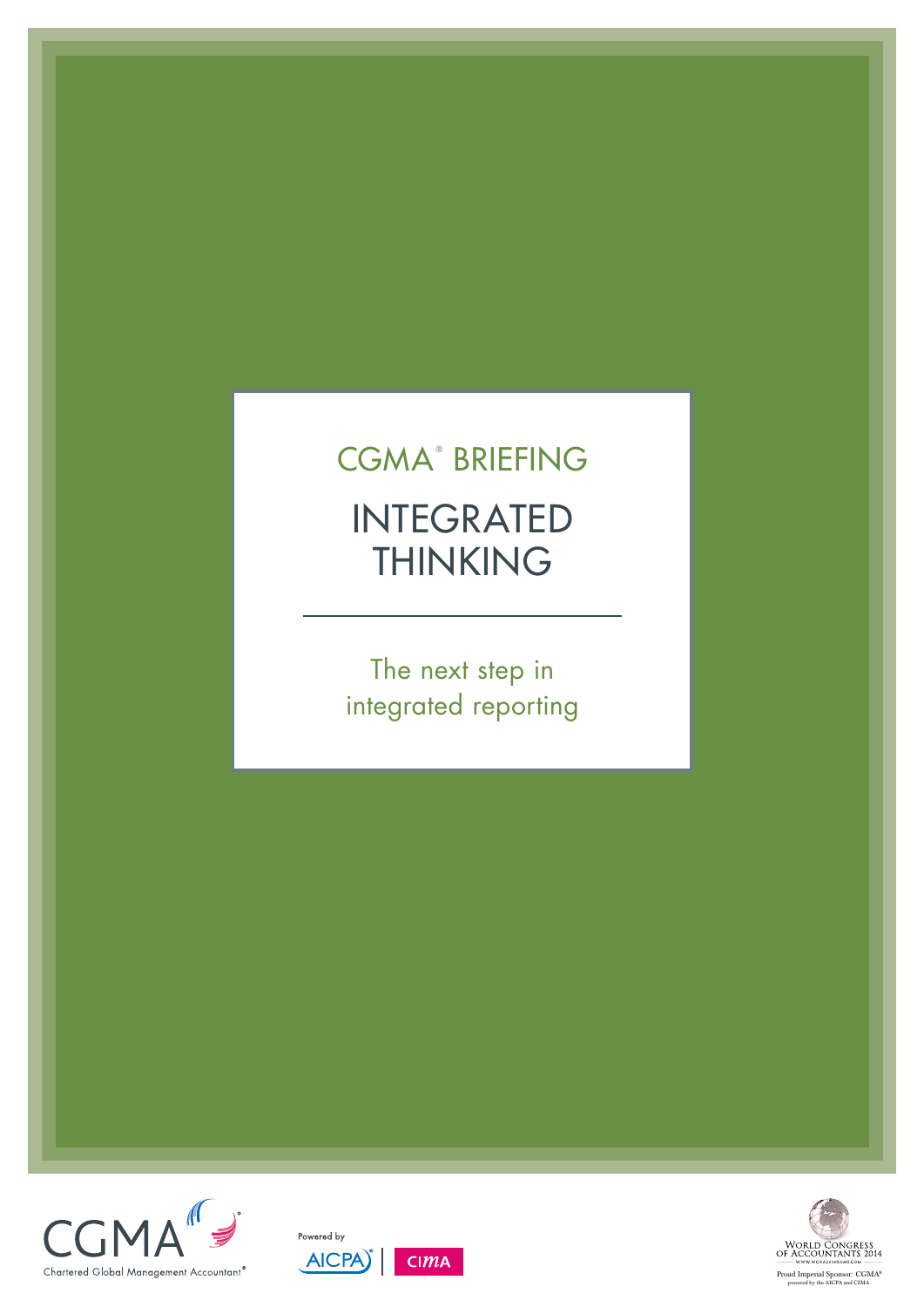Two of the world's most prestigious accounting bodies, AICPA and CIMA, have formed a joint venture to establish the Chartered Global Management Accountant® (CGMA®) designation to elevate and build recognition of the profession of management accounting. This international designation recognises the most talented and committed management accountants with the discipline and skill to drive strong business performance. CGMA designation holders are either CPAs with qualifying management accounting experience or associate or fellow members of the Chartered Institute of Management Accountants.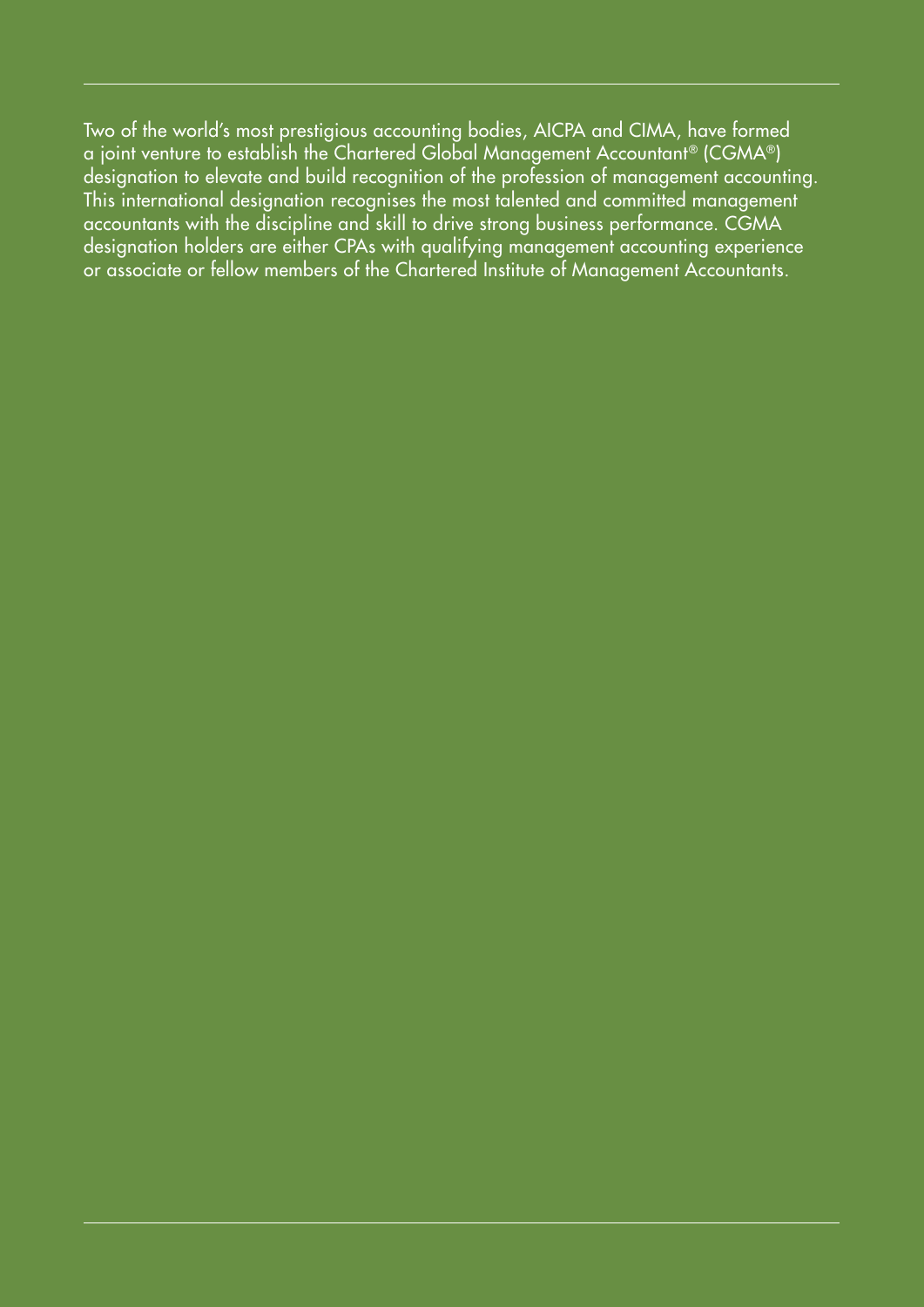# **CONTENTS**

| Introduction                                             |   |
|----------------------------------------------------------|---|
| Reporting on what matters                                | 3 |
| How integrated reporting helps business                  |   |
| At the core: the business model                          | 6 |
| Conclusion: integrated thinking leads to better business | 8 |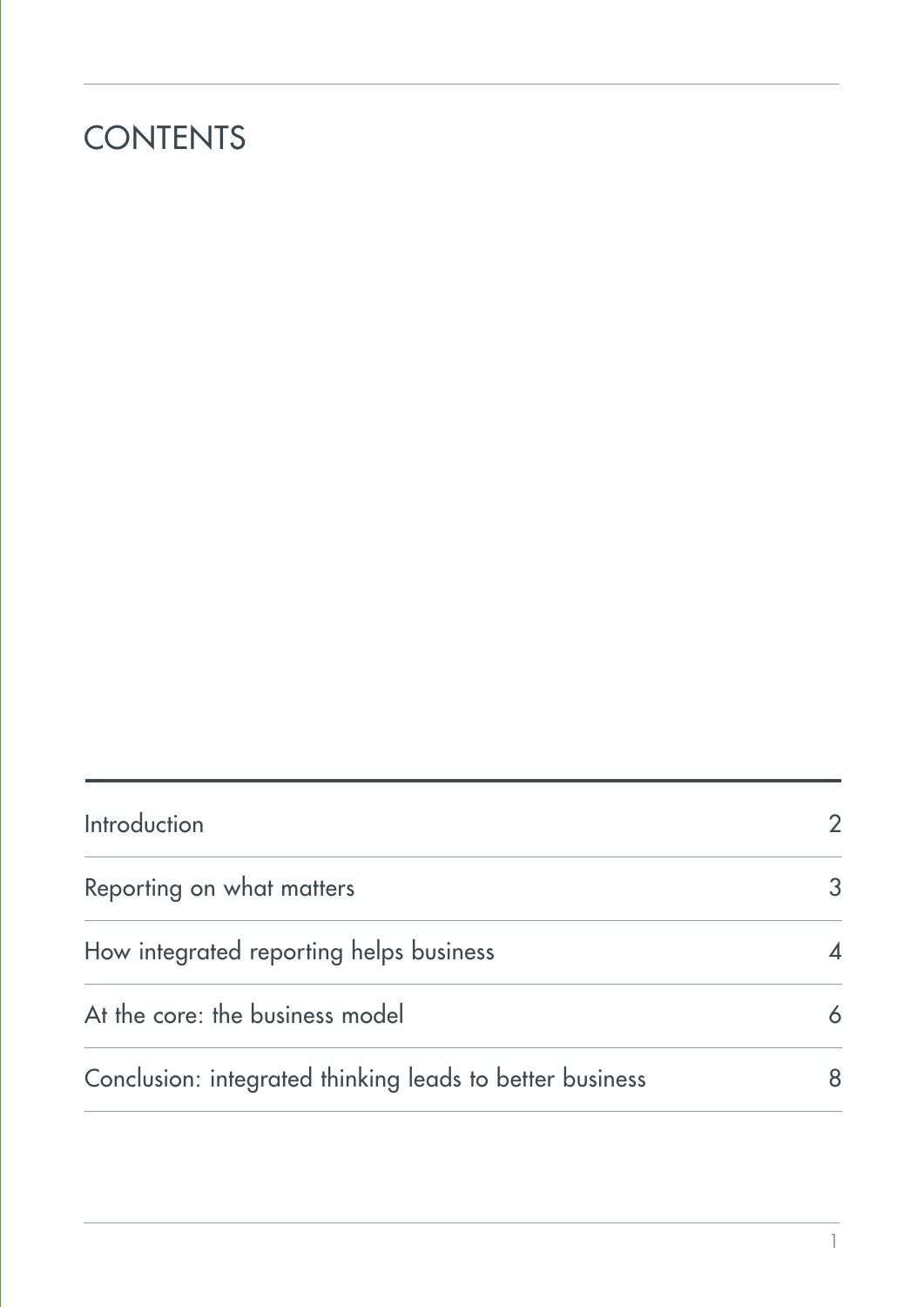# <span id="page-3-0"></span>**INTRODUCTION**

Globalisation, technological development and rapid population growth are causing fundamental change to the business world. Traditional financial reporting has not kept pace with the seismic shift in macro-economic value experienced over the last 30 years, and this is reflected in balance sheets.

The value of intangible assets has now grown to over 80% of total market value for S&P 500 companies. That is a massive proportion of an organisation's true value not being recognised by current financial accounting standards (see figure 1). At a time when many of the practices and processes that account for a company's assets do not adequately capture value, we urgently require a reality check for business reporting.

Reporting must evolve to address the information needs of business decision makers within this changed business dynamic. Reporting plays a fundamental role in determining both corporate and investor behaviour. Both the American Institute of Certified Public Accountants (AICPA) and the Chartered Institute of Management Accountants (CIMA) advocate a new corporate reporting initiative, Integrated Reporting, which is championed by the International Integrated Reporting Council (IIRC).



FIGURE 1: Components of S&P 500 market value

within which it operates. It provides a clear, concise representation of how an organisation demonstrates sustainability and creates value. The *[International](http://www.theiirc.org/international-ir-framework/)  [Integrated Reporting Framework](http://www.theiirc.org/international-ir-framework/)*<sup>2</sup> sets out the guiding principles and content elements of an integrated report. Effective integrated reporting requires integrated

Integrated reporting (<IR>) brings together material information about an organisation's strategy, governance,

performance and prospects in a way that reflects the commercial, social and environmental context

thinking and decision making based on an information set that is much broader, more interconnected and more forward-looking than traditional financial analysis. The IIRC's goal is for integrated thinking to become a fundamental business practice in both the public and private sectors, facilitated by  $\langle IR \rangle$  as the reporting norm.

## What is an integrated report[?](http://www.cgma.org/Resources/Tools/essential-tools/Pages/value-chain-analysis.aspx)

An integrated report should:

- Make the allocation of capital more efficient and productive through improvements in the quality of information available to providers of financial capital.
- Identify and communicate the full range of financial and non-financial factors that materially affect the ability of an organisation to create value over the short, medium and long term.
- Recognise the importance of a broad range of capitals (financial, manufactured, intellectual, human, social and relationship and natural) to a thorough understanding of the organisation's business model.
- Focus on the core concept of the business model to support integrated thinking and decision making with a view to sustainable value creation.

50%

Tangible Assets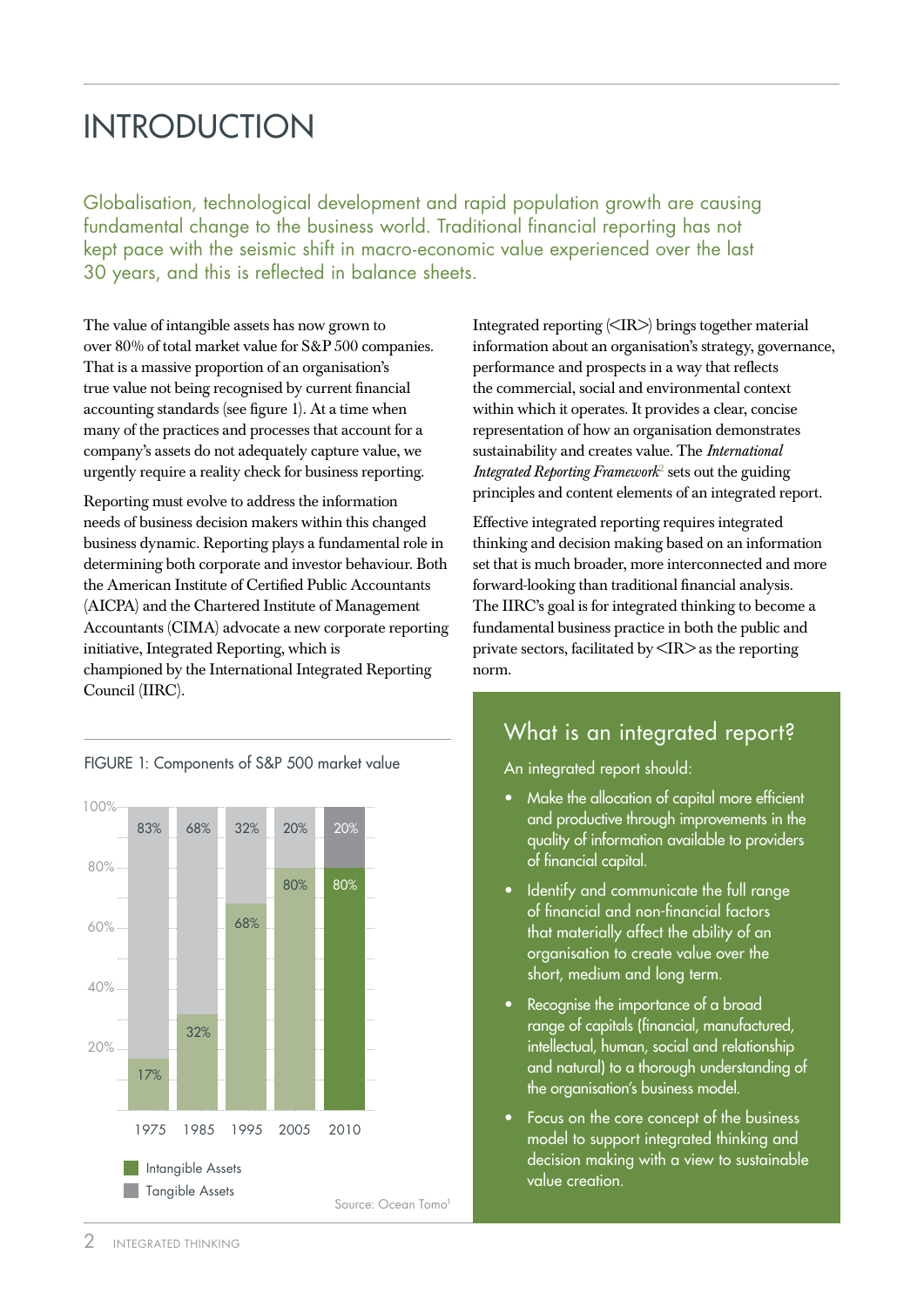# <span id="page-4-0"></span>Reporting on what matters

The greater the degree of integration included within the organisations' reporting, the more long-term investors comprise their investor base, according to research by George Serafeim at Harvard Business School<sup>3</sup> into the relationships between US firms and their investor base.

This research, which included not only those organisations that prepared integrated reports but also those that reflected broader, more interconnected and longer-term thinking in their published reports, demonstrates the link between integrated reporting principles and more long-term investment.

Stakeholder engagement remains vitally important. It has enabled corporations to question, and challenge assumptions. The Italian energy company Eni, for example, has developed its reporting to respond to the demands of its key stakeholders (see case study).

As well as improving relationships with stakeholders, integrated reporting has helped many organisations

reassess the way they work across the different elements of their business, use technology to integrate information and change their reporting to reinforce the connectivity of information.<sup>5</sup> This helps to emphasise the interdependency between strategy, the business model and value creation.

Integrated reporting is gaining international momentum but despite strongly held beliefs about the benefits of integrated reporting amongst its proponents, the journey is far from complete. CGMA designation holders have an important role to play to advocate a much broader information set for decision making. This more holistic consideration of outcomes and impacts will assist organisations to report more effectively and act as a tool to help refine their value creation process.6

# Case Study

## Improving stakeholder communications at Eni

Eni, a major integrated energy company headquartered in Italy, noticed a disconnect between their reporting and the needs of their stakeholders. Sabina Ratti, Eni's Sustainability Senior Vice President, said "After having issued a series of environmental and then sustainability reports Eni realised that, although the numbers were allowing a true and fair review of the company's performance, operations and management, they were not necessarily relevant to the stakeholders."4

So how did Eni respond? By contextualising its reporting to focus on the interests of key stakeholders.

Ratti goes on to say that "What was missing was a broader process of analysis and communication able to put performance in context, able to represent the strategic leverages the company was using to build and maintain its ability to produce value in the long term. Stakeholders' demands for greater transparency have, in time, been coupled with an internal reflection on what the company considered its strategic drivers: nowadays, our integrated reporting aims to respond to this challenge."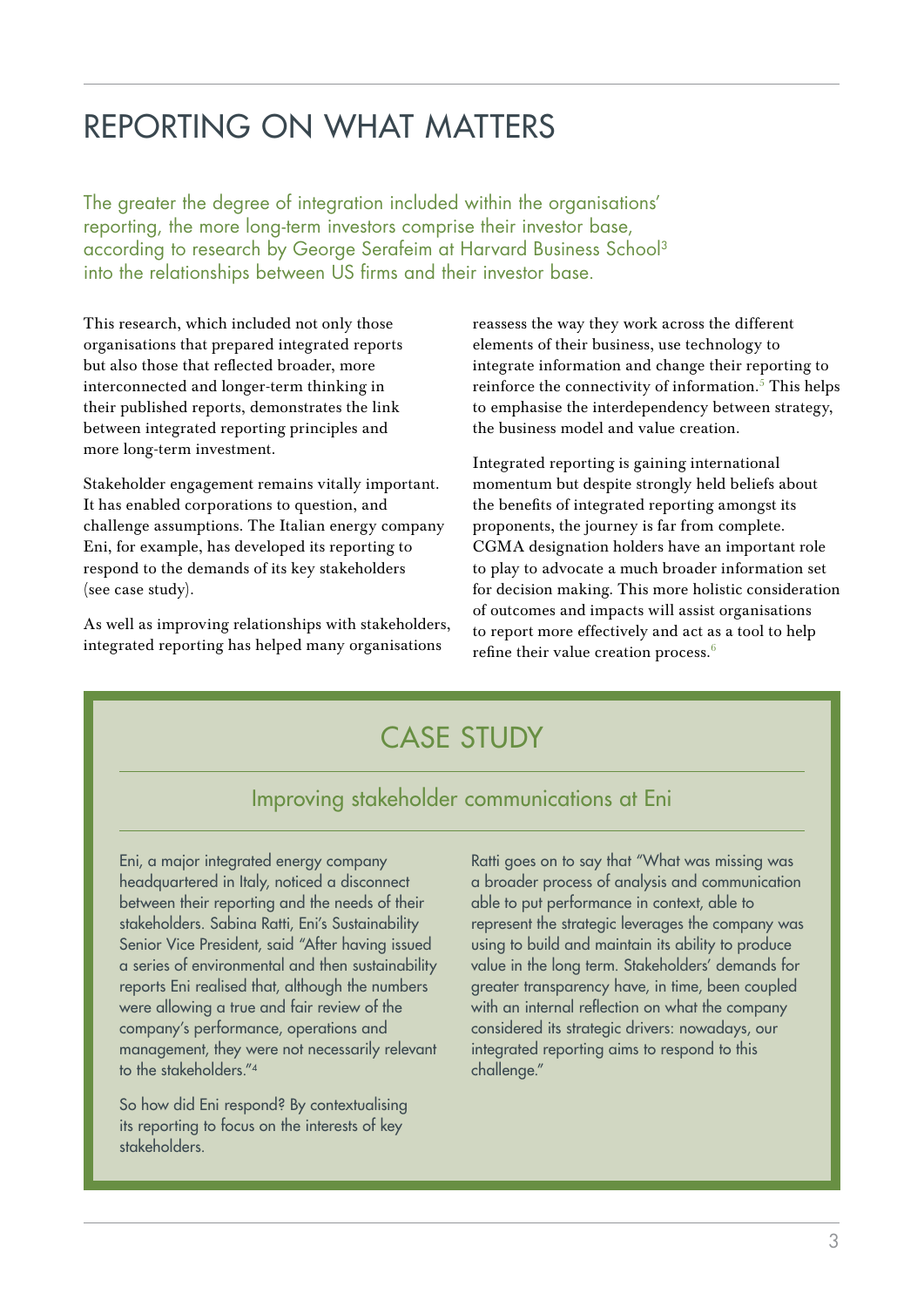# <span id="page-5-0"></span>How integrated reporting helps business

Companies who adopt integrated reporting practices benefit from a greater understanding of their business, the business environment and their ability to create value. A greater understanding of the business enables companies and investors to make better decisions for long-term success.

## Integrated reporting helps a company tell its story

More disclosure does not equate to better reporting. The focus has to be on disclosing not just a broader set of information but the relevant and interconnected information needed by investors, employees and other stakeholders to assess the organisation's long-term prospects in a clear, concise, connected and comparable format. This will enable those organisations, their investors and others to make better short, medium and long-term decisions. <IR> helps organisations tell their story in their own words.

# Benefits of <IR> for stakeholders

A company's relationships are interconnected. Communicating in a coherent way that meets their different needs is key to creating and sustaining value.

### FIGURE 2: The benefits of <IR> for stakeholders

| <b>For investors</b>      | More relevant assessment<br>of risk                                                                            | Many investors still struggle to integrate all relevant risk factors that<br>contribute to value creation over time into investment decisions,<br>because the information that is often presented is insufficiently strategic,<br>comparable and sector specific. As a result, there is the risk that capital<br>is not being directed efficiently towards those companies that have robust<br>business models.                                                                                                                                                                                                                                            |
|---------------------------|----------------------------------------------------------------------------------------------------------------|------------------------------------------------------------------------------------------------------------------------------------------------------------------------------------------------------------------------------------------------------------------------------------------------------------------------------------------------------------------------------------------------------------------------------------------------------------------------------------------------------------------------------------------------------------------------------------------------------------------------------------------------------------|
|                           | Better explanation of<br>non-financial value.                                                                  | Those investors that disconnect non-financial factors from financial<br>performance are missing what most CEOs and boards already know<br>well - that these two are not isolated, but interconnected. For example,<br>labour standards, employee satisfaction, customer feedback, community<br>relations and government regulatory track records are fundamental to<br>the success of the business and its "licence to operate". < IR> provides<br>the necessary framework to enable all the relevant information about a<br>business to be put into context alongside its strategy and business model<br>and provide a more holistic view of performance. |
| For employees             | <b>Basis for effective</b><br>communication leading to<br>better engagement and<br>motivation.                 | A company's ability to compete and create value is critically dependent<br>on its people. It is well known that employee engagement is correlated<br>with higher levels of employee motivation and customer satisfaction,<br>which in turn leads to increased customer loyalty. Being clear about<br>communicating the story of the company is therefore vital. Integrated<br>reporting provides the framework to help companies engage more<br>effectively with employees.                                                                                                                                                                                |
| For other<br>stakeholders | Identify relevant factors<br>affecting future operations<br>and the resilience of the<br>extended value chain. | Integrated reporting benefits all stakeholders interested in a company's<br>ability to create value over time including customers, suppliers, business<br>partners, local communities, legislators, regulators and policy-makers. What<br>all stakeholders wish to know is the relevant issues that are impacting (and<br>will impact) the performance of the business over time.                                                                                                                                                                                                                                                                          |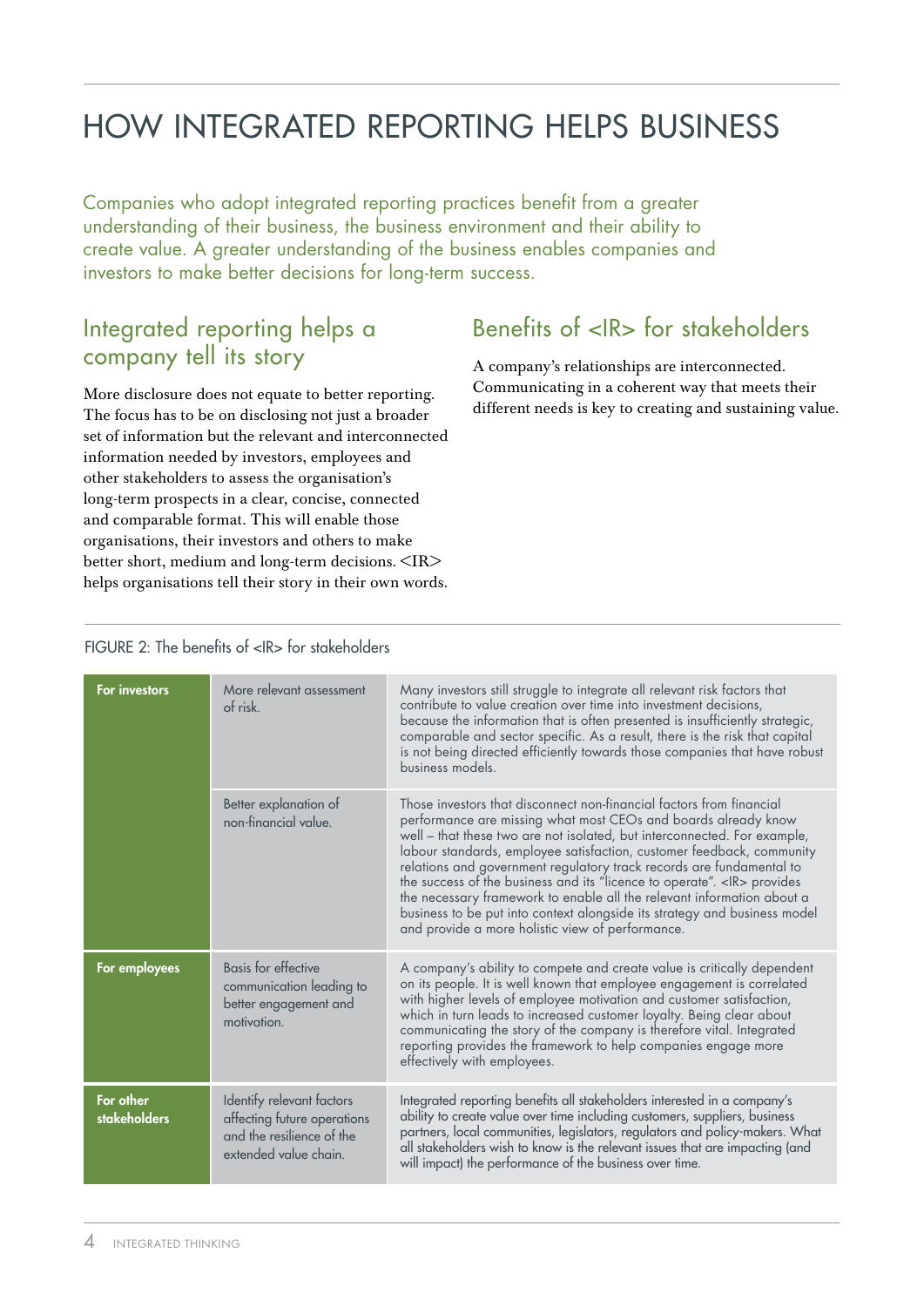## Integrated reporting helps a company create value

Value is not only created within the traditional boundaries of a company. The value creation process crosses organisational and geographical boundaries through connecting numerous value drivers, many of which are now intangible. This requires good information to inform good decision making and a clear strategy and business model – all of which rely on internal cohesion created through a clear understanding of what the organisation is seeking to achieve and how.

## Integrated reporting promotes integrated thinking

Integrated reporting emphasises conciseness, future orientation and a firm focus on strategy, the business model and value creation. The connectivity of information will help to improve the information available to enable a more efficient and productive allocation of capital, both between businesses and within businesses. This greater cohesion and efficiency in the reporting process promotes

integrated thinking as a way of breaking down internal silos, reducing duplication and driving positive behaviours focused on long-term success.

But what are the core building blocks that support integrated thinking? It starts with a thorough understanding of the business model within the context of the external environment (see figure 3). This understanding creates a more robust basis for identifying risks and opportunities.



Our members are increasingly embracing the value of the Integrated Reporting Framework from the perspective of internal communication and co-ordination across departments and divisions to improve strategic planning and decision making.

Susan S. Coffey CPA, CGMA, Senior Vice President Public Practice and Global Affairs, AICPA

FIGURE 3: How <IR> helps achieve a resilient business model

### More resilient business model

## **BETTER UNDERSTANDING OF THE VALUE CREATION PROCESS AND CRITICAL<br>BUSINESS RELATIONSHIPS**

Integrated reporting helps a company better understand its value creation process and connect the information, value-creating activities and relationships through which the value is created, both inside and outside the organisation.

#### **FOCUS ON EXTERNAL BUSINESS ENVIRONMENT**

**BUSINESS RELATIONSHIPS** Changes in strategy may be driven by internal activities, but are more often driven by changes in the external environment such as changing demographics, or resource and energy limitations. These changes can be risks, but they can also be opportunities if they are identified, assessed and managed effectively and used to create competitive advantage. The <IR> focus on the external business environment helps this identification, assessment and management process.

#### **FORWARD-LOOKING ORIENTATION**

Companies need to learn from the past, act in the present, but plan for the future. The forwardlooking orientation fundamental to integrated reporting promotes thinking over the short, medium and long term across the full value creation process and so is an invaluable management tool.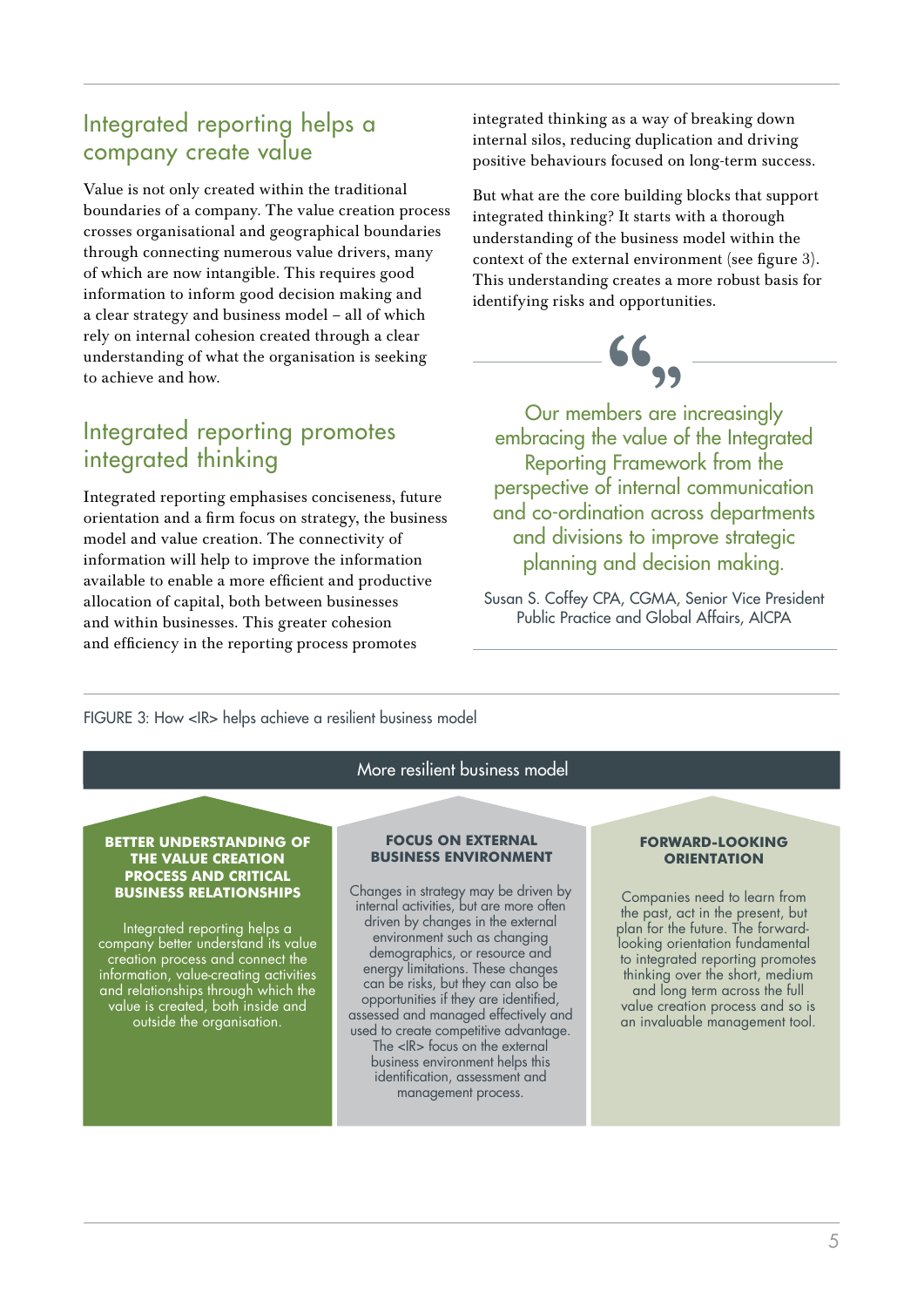# <span id="page-7-0"></span>At the core: the business model

The *International Integrated Reporting Framework* defines an organisation's business model as its "system of transforming inputs, through its business activities, into outputs and outcomes that aim to fulfil the organisation's strategic priorities and create value over the short, medium and long term."

So what are inputs, business activities, outputs and outcomes?

- Inputs are the resources, relationships and other capitals that the organisation depends upon or which provide a source of differentiation. Integrated reporting describes those inputs that are material to understanding the robustness and resilience of the business model.
- Business activities are what the organisation does, how it goes about creating value for itself and its stakeholders (including society).
- In an integrated report, **outputs** include an organisation's key products and services as well as any by-products, waste or emissions that need to be discussed, depending on materiality relative to an understanding of the robustness and resilience of the business model.
- • Actually producing something or making a service available is not necessarily a long-term value-creating activity; what is crucial is the outcome that results. Do customers purchase the output? Do they make repeat purchases or recommendations to other potential customers? Does the output generate brand loyalty?
- Outcomes can be both internal (employee morale, revenue) and external (customer satisfaction, tax payments), as well as either positive or negative.

It is this need to identify and describe outcomes, particularly external outcomes, that drives an organisation to consider the capitals more broadly than those that it owns or controls. And it is this broadening of the range of factors to be taken into account in business decision making that underlies integrated reporting and provides its more holistic, long-term foundation.



FIGURE 4: The business model, sitting at the heart of the organisation, within the context of the external environment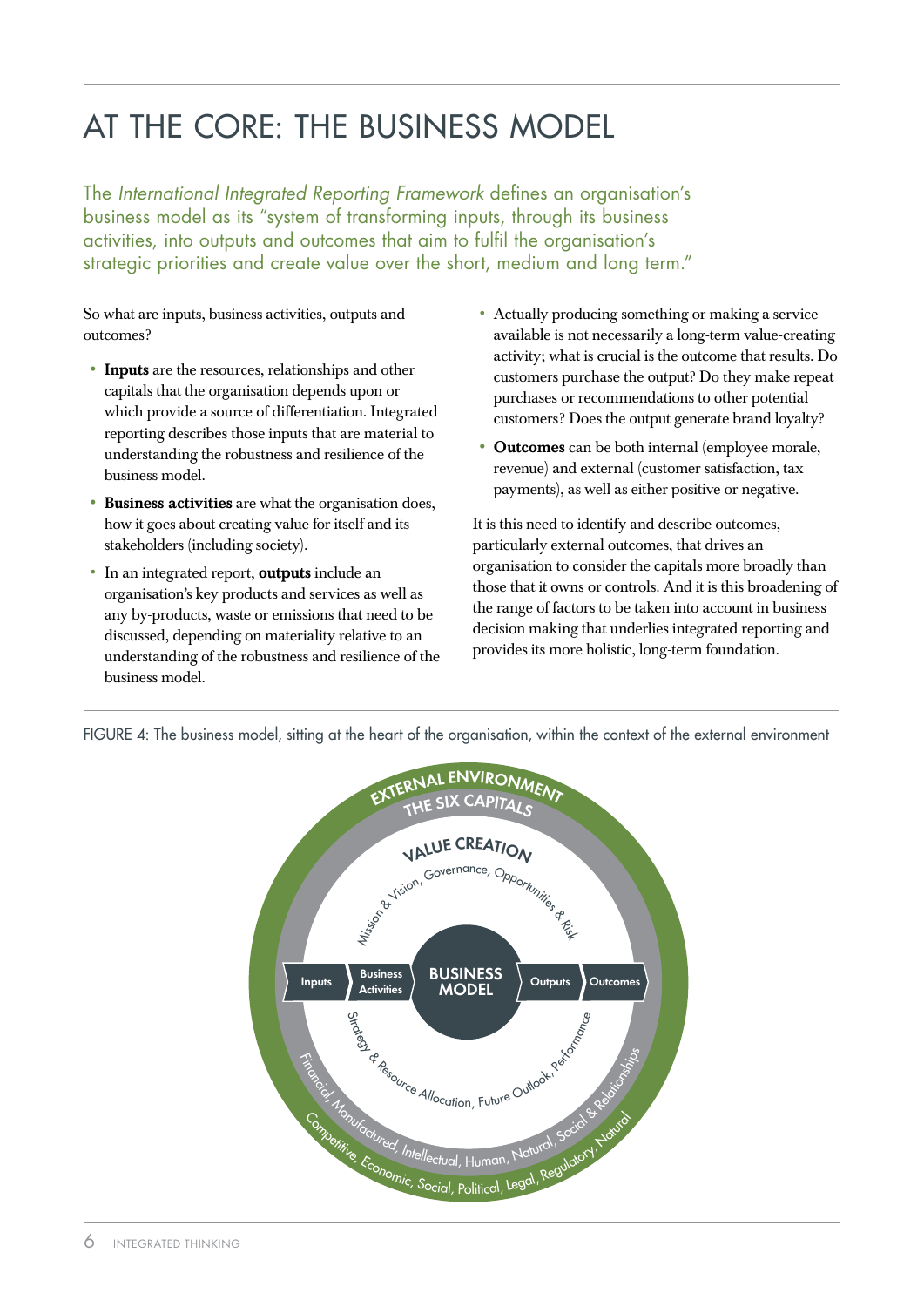## Business model analysis

The need to understand the business model exists at both the tactical and strategic levels within an organisation. At the tactical level the focus is on an almost forensic analysis of the mechanics of the business model. At the heart of this detailed analysis, which spans the entire organisation, are the imperatives of improved customer experience, cost leadership, management of external resources and limiting the effect of competitor activity. Faced with this increasingly complex business environment, the focus should be on value creation leading to long-term business success through the optimisation of value-creating opportunities and the minimisation of value-limiting factors (see figure 5).

At the tactical level the organisation's business model needs to be viewed through a variety of lenses specifically designed to filter different aspects of the model such as cash flows, profit generation, dependence on external relationships, technological reliance, operational processes and the impact on the organisation's reputation and risk exposure.

These lenses should be focused on the long term. However, pressure persists on business leaders to deliver financial results in the short term. According to a McKinsey Quarterly survey $^7$  nearly  $80\%$  of executives feel most pressure to deliver financial results within a time frame of two years or less. Nevertheless, the importance of reputational risk is clear. Over three quarters (76%) of finance leaders recently surveyed by  $\text{CGMA}^8$  indicated that their company was prepared to lose profit in the short term for the sake of protecting long-term reputation, and the same number are putting more focus on reputational risk now than in previous years.

At the strategic level, the analysis is driven by the need for the board to understand how their organisation creates value through its chosen business model and the risks it faces. Airmic's *[Roads to Ruin](http://www.cimaglobal.com/Events-and-cpd-courses/Local-events-search/Research-events/CIMA-and-Airmic-risk-management-event/Roads-to-ruin-a-study-of-major-risk-events/)*<sup>9</sup> identifies a number of cases where board failure to understand the business model contributed to a major crisis. For example, neither the board of Northern Rock nor AIG appeared to have appreciated the potential impact of the financial markets on which their business models depended. A thorough understanding of the business model therefore needs to be at the heart of the boardroom conversation for a number of reasons:

- The business model focus on inputs, activities, outputs and outcomes helps the board identify whether the activities of the organisation are effectively aligned to the achievement of strategic priorities and the creation of long-term value.
- • The business model analysis provides a robust framework for identifying risks, weaknesses, opportunities, key relationships, supply chain and external environment issues upon which the long-term success of the business depends.
- • Strategic discussions are more likely to be grounded in reality when there is a thorough understanding of all the factors contributing to or limiting the success of the business. This should lead to strategic priorities being more effectively framed in the context of the business.

As a consequence, there should be increased unity of purpose within the boardroom and more coherent and attainable strategic plans.

### FIGURE 5: Business model optimisation – a tactical approach

### VALUE-CREATING OPPORTUNITY

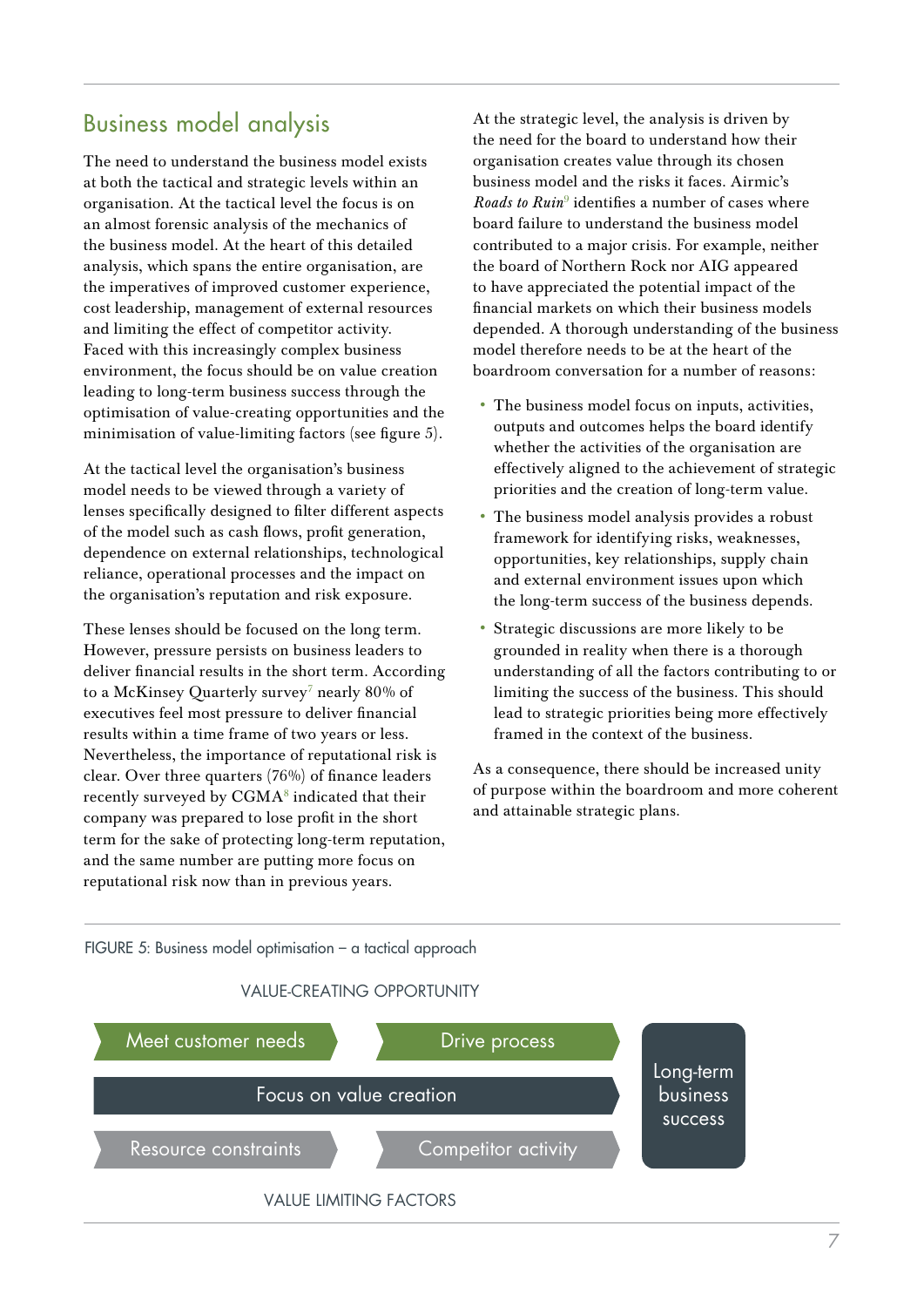# <span id="page-9-0"></span>Conclusion: INTEGRATED THINKING leads to better business

Adopting the principles underlying integrated reporting promotes more holistic, long-term thinking and decision making by organisations, across a comprehensive range of factors material to long-term value creation.

Such integrated thinking has a broader base than traditional business decision making which has tended to focus on relatively short-term financial outcomes. Together with best practice protocols, integrated thinking helps frame reporting to boards and promotes better quality, decision-relevant management information necessary for effective decision making. The top slice of this board reporting provides an ideal basis for effective external reporting.

A thorough understanding of the business model supports better integrated thinking and decision making – leading to better governance, better performance management and better reporting; in other words, better business.

CGMA designation holders are ideally placed to encourage deep consideration of the process of reporting, not just the report itself and by doing so will help their organisations secure the full benefits of integrated reporting. Developing integrated thinking to support business decision making will not only present the opportunity for competitive advantage but also contribute towards global financial stability.



For CIMA, implementing integrated reporting has led to closer alignment of the P&L account and business model, as well as improved short and long-term planning processes. It has helped us focus on the same (and the right) targets across the business, and create better links between teams and with management.

John Windle FCMA, CGMA, Chief Financial and Operating Officer, CIMA

## Further Reading

### **[The Extended Value Chain](http://www.cgma.org/Resources/Pages/Rethinking-the-value-chain.aspx)**

The global trends affecting business generally and how these issues are impacting extended value chains.

### **[Building Resilience –](http://www.cgma.org/Resources/Reports/Pages/building-resilience-an-introduction-to-business-models.aspx)  [an introduction to business models](http://www.cgma.org/Resources/Reports/Pages/building-resilience-an-introduction-to-business-models.aspx)**

How business models function and the factors that contribute to their success and failure.

### **[Business Models – A Background Paper,](http://www.theiirc.org/wp-content/uploads/2013/03/Business_Model.pdf)  [CIMA/IFAC/PwC for the IIRC](http://www.theiirc.org/wp-content/uploads/2013/03/Business_Model.pdf)**

This paper explores and reconciles divergent approaches in business model reporting.

### **[Tomorrow's business success](http://www.cimaglobal.com/Thought-leadership/Research-topics/Financial-reporting/Using-integrated-reporting-to-help-create-value-and-effectively-tell-the-full-story/)**

How integrated reporting helps create value and effectively tell the organisation's story.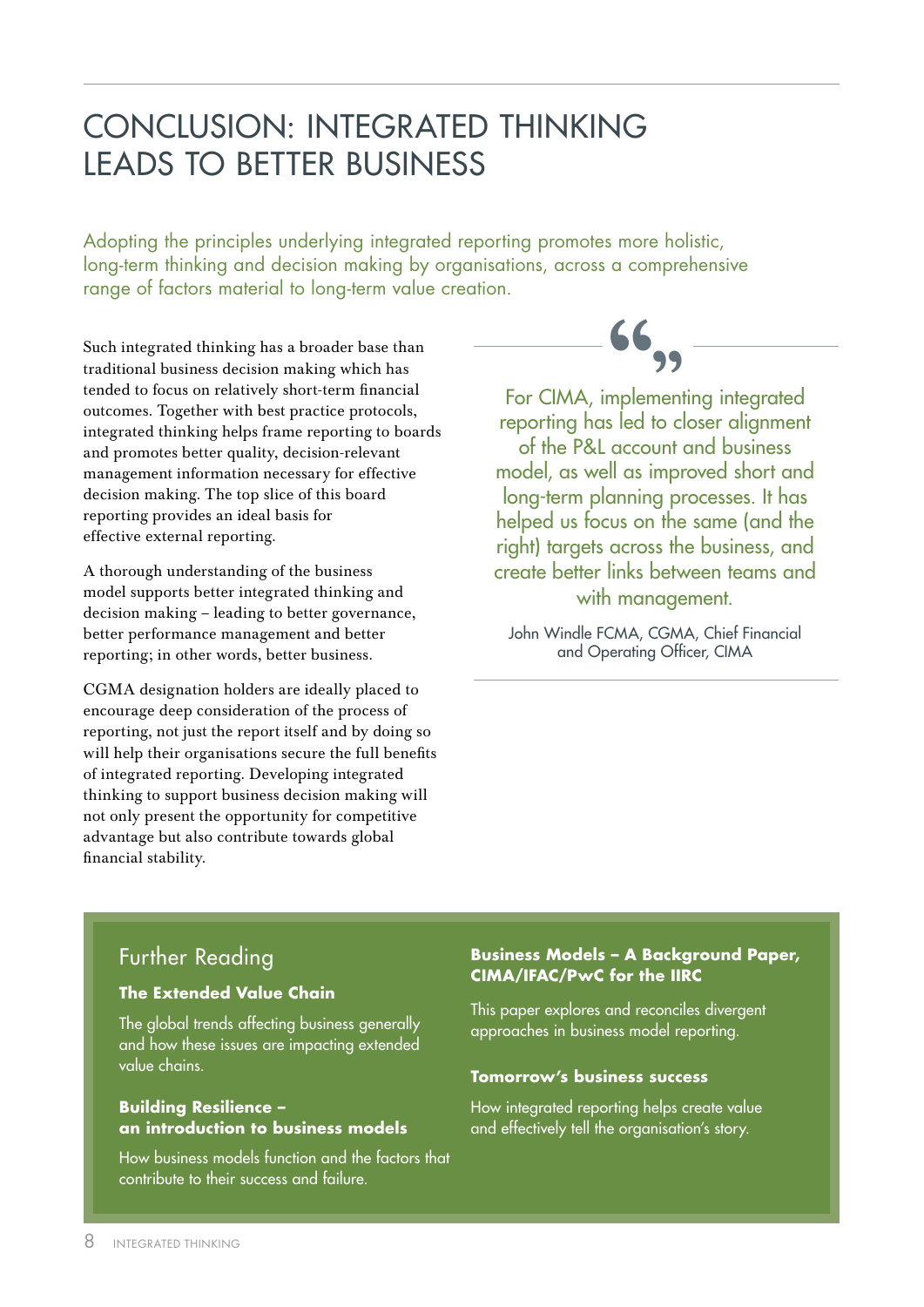## References

- 1 *[2010 Annual study of the composition of equity market](http://www.oceantomo.com/productsandservices/investments/intangible-market-value)  [value in the S&P 500,](http://www.oceantomo.com/productsandservices/investments/intangible-market-value)* Ocean Tomo, 2010
- 2 *[The International Integrated Reporting Framework](http://www.theiirc.org/international-ir-framework/)*, [IIRC, 2013](http://www.theiirc.org/international-ir-framework/)
- 3 *[Integrated Reporting and Investor Clientele](http://www.insead.edu/facultyresearch/areas/accounting/events/documents/IRInvestorBase_Serafeim.pdf)*, George [Serafeim, 2014](http://www.insead.edu/facultyresearch/areas/accounting/events/documents/IRInvestorBase_Serafeim.pdf)
- 4 *[It's about the whole movie, not just how it ends](http://www.theiirc.org/2014/03/25/its-about-the-whole-movie-not-just-how-it-ends/)*, Sabina [Ratti guest blog on IIRC website, March 2014](http://www.theiirc.org/2014/03/25/its-about-the-whole-movie-not-just-how-it-ends/)
- 5 *[IIRC Pilot Programme Yearbook 2013](http://www.theiirc.org/resources-2/other-publications/iirc-pilot-programme-yearbook-2013-business-and-investors-explore-the-sustainability-perspective/)*, IIRC, 2013
- 6 *Tomorrow's Business Success*[, CIMA and Tomorrow's](www.tomorrowsbusinesssuccess.com)  [Company in association with the IIRC, 2014](www.tomorrowsbusinesssuccess.com)
- 7 *[Focusing Capital on the Long Term](http://www.mckinsey.com/insights/leading_in_the_21st_century/focusing_capital_on_the_long_term)*, Dominic Barton and [Mark Wiseman, December 2013](http://www.mckinsey.com/insights/leading_in_the_21st_century/focusing_capital_on_the_long_term)
- 8 *[CFOs, Finance Teams Putting Reputation Ahead of Profit](http://www.cgma.org/AboutUs/Press/Pages/putting-reputation-ahead-of-profit.aspx)*, CGMA press release, 2013
- 9 *[Roads to Ruin. A major study of major risk events: their](http://www.cimaglobal.com/Events-and-cpd-courses/Local-events-search/Research-events/CIMA-and-Airmic-risk-management-event/Roads-to-ruin-a-study-of-major-risk-events/)  [origins, impact and implications](http://www.cimaglobal.com/Events-and-cpd-courses/Local-events-search/Research-events/CIMA-and-Airmic-risk-management-event/Roads-to-ruin-a-study-of-major-risk-events/)*, Cass Business School [on behalf of Airmic, sponsored by Crawford and](http://www.cimaglobal.com/Events-and-cpd-courses/Local-events-search/Research-events/CIMA-and-Airmic-risk-management-event/Roads-to-ruin-a-study-of-major-risk-events/)  [Lockton, 2011](http://www.cimaglobal.com/Events-and-cpd-courses/Local-events-search/Research-events/CIMA-and-Airmic-risk-management-event/Roads-to-ruin-a-study-of-major-risk-events/)

## Acknowledgements

This briefing was written by Nick Topazio, Head of Corporate Reporting, CIMA.

We would like to thank all of those who contributed their time, knowledge, insight and experience in order to help shape this report.

We would like to thank CIMA's General Charitable Trust for funding this project.

© 2014, Chartered Institute of Management Accountants. All rights reserved.

This material may be shared and reproduced for noncommercial purposes in online format only, subject to provision of proper attribution to the copyright owner listed above. For information about obtaining permission to use this material in any other manner, please email copyright@cgma.org

All other rights are hereby expressly reserved. The information provided in this publication is general and may not apply in a specific situation. Legal advice should always be sought before taking any legal action based on the information provided. Although the information provided is believed to be correct as of the publication date, be advised that this is a developing area. The AICPA or CIMA cannot accept responsibility for the consequences of its use for other purposes or other contexts.

The information and any opinions expressed in this material do not represent official pronouncements of or on behalf of AICPA, CIMA, the CGMA designation, the Association of International Certified Professional Accountants. This material is offered with the understanding that it does not constitute legal, accounting, or other professional services or advice. If legal advice or other expert assistance is required, the services of a competent professional should be sought. The information contained herein is provided to assist the reader in developing a general understanding of the topics discussed but no attempt has been made to cover the subjects or issues exhaustively. While every attempt to verify the timeliness and accuracy of the information herein as of the date of issuance has been made, no guarantee is or can be given regarding the applicability of the information found within to any given set of facts and circumstances.